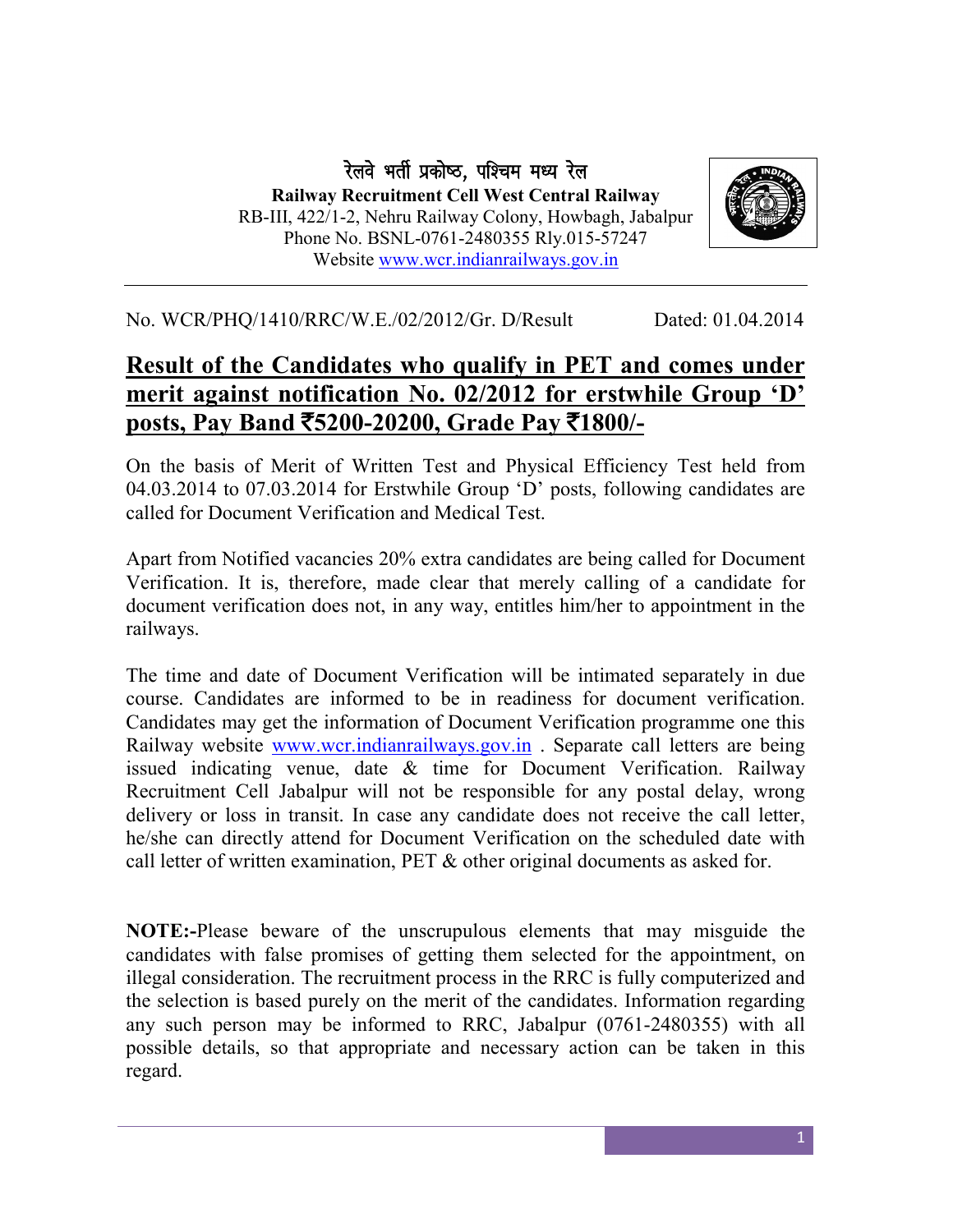The Roll numbers of the candidates who have qualified in the Physical Efficiency Test (PET) are as under (arranged in ascending order):-

| 2012143032 | 2081166666 | 2083214195 | 2083425017 | 2173410208 | 2243414475 |
|------------|------------|------------|------------|------------|------------|
| 2012143284 | 2081214266 | 2083214198 | 2083425026 | 2173410264 | 2271100063 |
| 2012143526 | 2081214285 | 2083214217 | 2083425095 | 2173410354 | 2271101176 |
| 2012143719 | 2081214422 | 2083214238 | 2083425683 | 2173410394 | 2271101197 |
| 2012143805 | 2081214452 | 2083214253 | 2083425769 | 2173410451 | 2271101577 |
| 2012144228 | 2081214456 | 2083217403 | 2083425825 | 2243129935 | 2271101631 |
| 2012144267 | 2081214538 | 2083217435 | 2083426903 | 2243129961 | 2271101660 |
| 2012144275 | 2081214611 | 2083217469 | 2083426910 | 2243130026 | 2271101791 |
| 2012144296 | 2081214613 | 2083217518 | 2083426911 | 2243130089 | 2271101856 |
| 2012144349 | 2081214773 | 2083217591 | 2083427197 | 2243130148 | 2271101880 |
| 2012144590 | 2081214790 | 2083217603 | 2083427641 | 2243130176 | 2271101955 |
| 2012144884 | 2081214836 | 2083217612 | 2083427676 | 2243130202 | 2271102392 |
| 2012144919 | 2081214880 | 2083217655 | 2083427715 | 2243130461 | 2271102659 |
| 2012144988 | 2081214897 | 2083217656 | 2083428617 | 2243130544 | 2271102856 |
| 2012145014 | 2081214903 | 2083217668 | 2083428884 | 2243130941 | 2271103111 |
| 2012145425 | 2081214942 | 2083217716 | 2171116106 | 2243131103 | 2271103283 |
| 2012145465 | 2081214968 | 2083217734 | 2171116197 | 2243131196 | 2271103415 |
| 2012145599 | 2081214991 | 2083217934 | 2171116249 | 2243131401 | 2271103493 |
| 2012145954 | 2081215034 | 2083217960 | 2171116269 | 2243131453 | 2271103517 |
| 2012146176 | 2081215053 | 2083218016 | 2171116366 | 2243131692 | 2271103651 |
| 2012146686 | 2081215111 | 2083218046 | 2171116440 | 2243131973 | 2271103956 |
| 2012146712 | 2081215186 | 2083218048 | 2171116820 | 2243132098 | 2271104278 |
| 2012146740 | 2081215201 | 2083218092 | 2171116855 | 2243132262 | 2271104368 |
| 2012146925 | 2081215286 | 2083218138 | 2171116897 | 2243132360 | 2271104527 |
| 2012146950 | 2081215436 | 2083218219 | 2171116909 | 2243132400 | 2271104558 |
| 2012147159 | 2081215477 | 2083218258 | 2171117037 | 2243132581 | 2271104635 |
| 2012147222 | 2081215525 | 2083218315 | 2171117067 | 2243132919 | 2271104816 |
| 2012147290 | 2081338258 | 2083218373 | 2171117698 | 2243134307 | 2271105311 |
| 2012147310 | 2081338395 | 2083218441 | 2171117700 | 2243134420 | 2271105989 |
| 2012147335 | 2081338498 | 2083218488 | 2171117920 | 2243134455 | 2271106337 |
| 2012147691 | 2081338838 | 2083218541 | 2171118232 | 2243134589 | 2271106636 |
| 2012147727 | 2081338950 | 2083218561 | 2171118400 | 2243134594 | 2271106769 |
| 2012147828 | 2081339298 | 2083218587 | 2171118419 | 2243134805 | 2271107020 |
| 2012148033 | 2081339545 | 2083218588 | 2171118475 | 2243134822 | 2271107381 |
| 2012148060 | 2081339641 | 2083218594 | 2171118573 | 2243134920 | 2271107393 |
| 2012148345 | 2081339699 | 2083218637 | 2171118578 | 2243135234 | 2271107630 |
| 2012148360 | 2081339802 | 2083332930 | 2171118600 | 2243135386 | 2271108601 |
| 2012148404 | 2081339904 | 2083333089 | 2171118947 | 2243135573 | 2271108947 |
| 2012148405 | 2081339956 | 2083333265 | 2171119007 | 2243135647 | 2271108960 |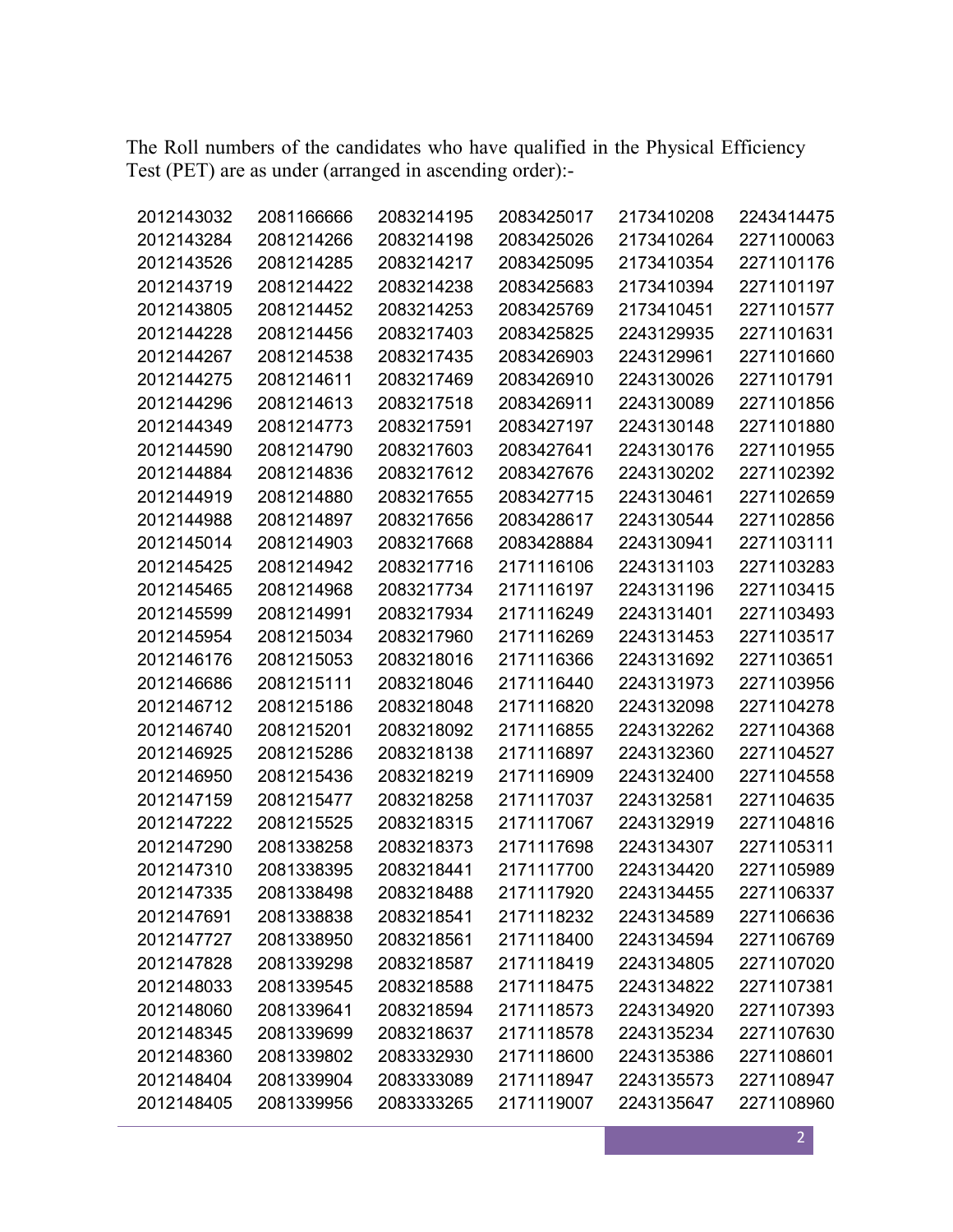| 2012148431 | 2081340437 | 2083333318 | 2171119012 | 2243135702 | 2271108979 |
|------------|------------|------------|------------|------------|------------|
| 2012148519 | 2081340926 | 2083333369 | 2171119260 | 2243135829 | 2271109127 |
| 2012148679 | 2081341268 | 2083333432 | 2171119744 | 2243136038 | 2271200002 |
| 2012148864 | 2081341476 | 2083333581 | 2171120056 | 2243136076 | 2271200070 |
| 2012148894 | 2081341697 | 2083333590 | 2171120140 | 2243136166 | 2271200096 |
| 2012149012 | 2081341706 | 2083333665 | 2171120244 | 2243136186 | 2271200250 |
| 2012149102 | 2082167165 | 2083333675 | 2171120358 | 2243136322 | 2271200252 |
| 2012149375 | 2082167255 | 2083333714 | 2171121354 | 2243136571 | 2271200282 |
| 2012149506 | 2082168077 | 2083333774 | 2171121515 | 2243137036 | 2271200330 |
| 2012150351 | 2082168500 | 2083333808 | 2171121560 | 2243137323 | 2271200386 |
| 2012150462 | 2082168680 | 2083333882 | 2171121615 | 2243137715 | 2271200401 |
| 2012150498 | 2082168721 | 2083334064 | 2171121795 | 2243137931 | 2271200432 |
| 2012150771 | 2082168931 | 2083334070 | 2171121907 | 2243138050 | 2271200470 |
| 2012150893 | 2082169033 | 2083334164 | 2171122192 | 2243138226 | 2271200557 |
| 2012150931 | 2082169231 | 2083334292 | 2171122442 | 2243138483 | 2271200711 |
| 2012150934 | 2082169260 | 2083334319 | 2171122506 | 2243138529 | 2271200797 |
| 2012150989 | 2082169660 | 2083334333 | 2171122531 | 2243138723 | 2271201063 |
| 2012151039 | 2082169666 | 2083334393 | 2171122584 | 2243139285 | 2271201107 |
| 2012151219 | 2082169869 | 2083334457 | 2171122589 | 2243139298 | 2271201112 |
| 2012151316 | 2082170073 | 2083334586 | 2171123088 | 2243139368 | 2271201133 |
| 2012151449 | 2082170236 | 2083334592 | 2171123115 | 2243139722 | 2271201220 |
| 2012151493 | 2082171528 | 2083334689 | 2171123250 | 2243140014 | 2271201262 |
| 2012151792 | 2082172117 | 2083334708 | 2171123266 | 2243140172 | 2271201274 |
| 2012151797 | 2082172151 | 2083334726 | 2171123455 | 2243140214 | 2271201275 |
| 2012151874 | 2082172465 | 2083334934 | 2171123829 | 2243140376 | 2271201278 |
| 2012151986 | 2082173160 | 2083334957 | 2171123884 | 2243140552 | 2271201302 |
| 2012152026 | 2082215686 | 2083334958 | 2171204167 | 2243140579 | 2271201305 |
| 2012152157 | 2082215755 | 2083334974 | 2171204168 | 2243140640 | 2271201362 |
| 2012152435 | 2082215781 | 2083334980 | 2171204299 | 2243140665 | 2271201382 |
| 2012152438 | 2082215801 | 2083335225 | 2171204344 | 2243140897 | 2271201386 |
| 2012152664 | 2082215877 | 2083335302 | 2171204378 | 2243140906 | 2271201455 |
| 2012152848 | 2082215881 | 2083335305 | 2171204410 | 2243141018 | 2271201468 |
| 2012152883 | 2082215962 | 2083335331 | 2171204446 | 2243141078 | 2271201554 |
| 2012153094 | 2082215997 | 2083335483 | 2171204561 | 2243141106 | 2271201748 |
| 2012153140 | 2082216138 | 2083335494 | 2171204563 | 2243141147 | 2271201762 |
| 2012153286 | 2082216225 | 2083335609 | 2171204577 | 2243141207 | 2271201765 |
| 2012153315 | 2082216286 | 2083335778 | 2171204583 | 2243141326 | 2271201779 |
| 2012153440 | 2082216295 | 2083335798 | 2171204591 | 2243141407 | 2271201798 |
| 2012153459 | 2082216310 | 2083335869 | 2171204703 | 2243141737 | 2271201892 |
| 2012153460 | 2082216351 | 2083335901 | 2171204741 | 2243142030 | 2271201900 |
| 2012153554 | 2082216377 | 2083335964 | 2171204763 | 2243142048 | 2271201910 |
| 2012153926 | 2082216422 | 2083335968 | 2171204770 | 2243142101 | 2271201977 |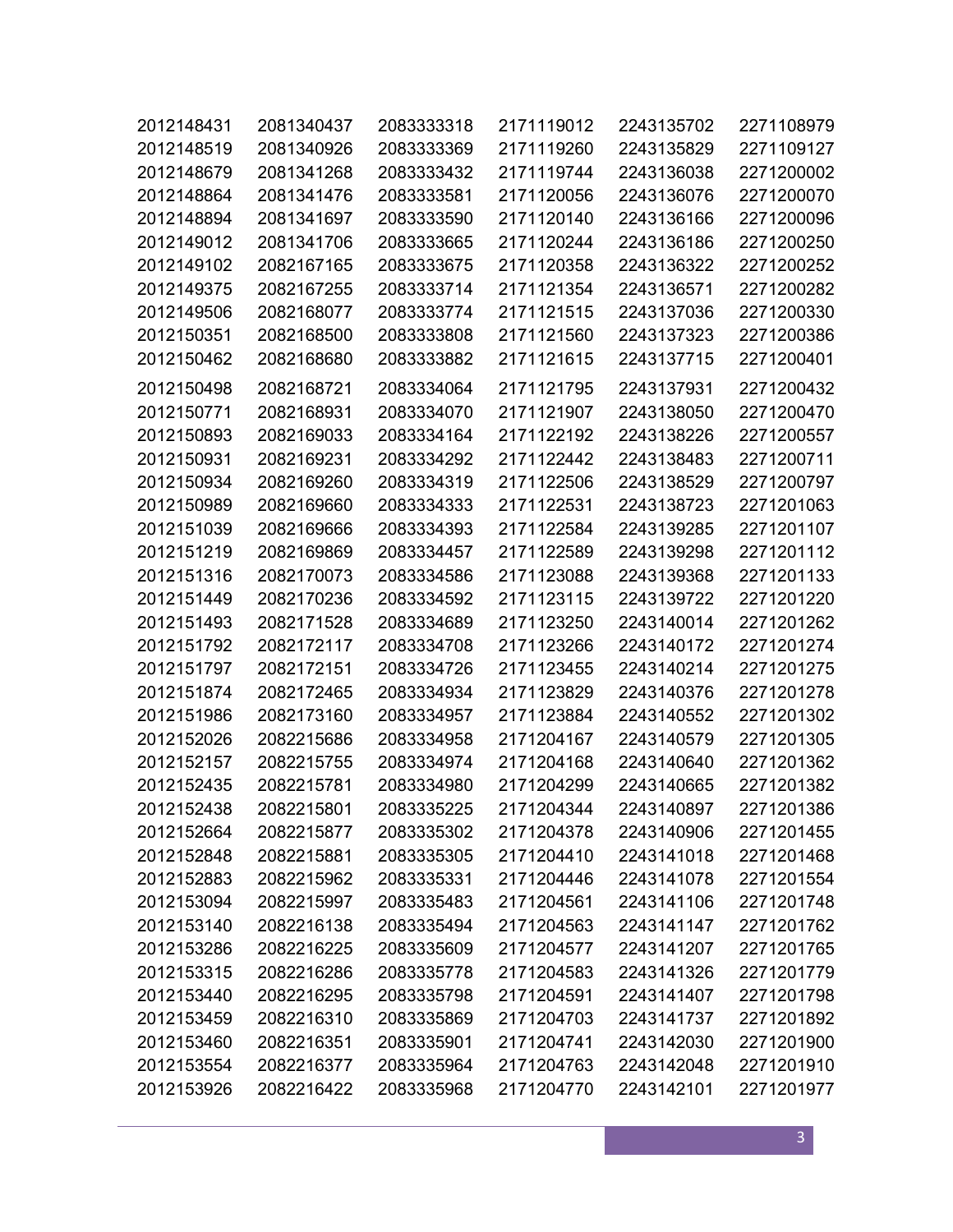| 2012153972 | 2082216455 | 2083336016 | 2171204813 | 2243142128 | 2271201988 |
|------------|------------|------------|------------|------------|------------|
| 2012154055 | 2082216456 | 2083336054 | 2171204827 | 2243142272 | 2271202084 |
| 2012154095 | 2082216480 | 2083336211 | 2171204845 | 2243142554 | 2271202085 |
| 2012154228 | 2082216504 | 2083336325 | 2171204884 | 2243142564 | 2271202103 |
| 2012154264 | 2082216553 | 2083336372 | 2171204941 | 2243142713 | 2271202161 |
| 2012154293 | 2082216746 | 2083336385 | 2171205054 | 2243142720 | 2271202213 |
| 2012154318 | 2082216764 | 2083336420 | 2171205150 | 2243207443 | 2271202337 |
| 2012210316 | 2082216825 | 2083336457 | 2171205161 | 2243207448 | 2271202392 |
| 2012210339 | 2082216832 | 2083336473 | 2171205163 | 2243207508 | 2271202445 |
| 2012210377 | 2082216836 | 2083336510 | 2171205219 | 2243207521 | 2271202468 |
| 2012210392 | 2082216842 | 2083336737 | 2171205246 | 2243207618 | 2271300137 |
| 2012210396 | 2082216870 | 2083337036 | 2171205280 | 2243207735 | 2271300201 |
| 2012210406 | 2082216872 | 2083337146 | 2171205329 | 2243207748 | 2271300214 |
| 2012210420 | 2082216987 | 2083337201 | 2171205357 | 2243207763 | 2271300595 |
| 2012210425 | 2082217094 | 2083337217 | 2171205400 | 2243207767 | 2271300609 |
| 2012210499 | 2082217098 | 2083337432 | 2171205464 | 2243207789 | 2271300803 |
| 2012210635 | 2082217122 | 2083337467 | 2171205507 | 2243207944 | 2271300805 |
| 2012210638 | 2082341840 | 2083337472 | 2171205520 | 2243207948 | 2271300862 |
| 2012210639 | 2082341932 | 2083337493 | 2171205587 | 2243207978 | 2271301225 |
| 2012210643 | 2082342059 | 2083337494 | 2171205637 | 2243208007 | 2271301292 |
| 2012210673 | 2082342976 | 2083337593 | 2171205720 | 2243208010 | 2271301370 |
| 2012210680 | 2082343201 | 2083337737 | 2171205773 | 2243208093 | 2271301444 |
| 2012210687 | 2082343221 | 2083337890 | 2171205865 | 2243208102 | 2271301523 |
| 2012210715 | 2082343579 | 2083338032 | 2171205870 | 2243208133 | 2271301621 |
| 2012210740 | 2082343941 | 2083338111 | 2171205908 | 2243208137 | 2271301687 |
| 2012210763 | 2082344270 | 2083338194 | 2171205909 | 2243208196 | 2271301798 |
| 2012210789 | 2082344433 | 2083347752 | 2171205930 | 2243208365 | 2271301997 |
| 2012210839 | 2082344764 | 2083348246 | 2171205947 | 2243208468 | 2271302248 |
| 2012210876 | 2082344942 | 2083348271 | 2171205948 | 2243208472 | 2271302356 |
| 2012210890 | 2082344999 | 2083348452 | 2171205951 | 2243208485 | 2271302419 |
| 2012210891 | 2082345461 | 2083348596 | 2171205971 | 2243208486 | 2271302503 |
| 2012210898 | 2082345518 | 2083348704 | 2171205990 | 2243208491 | 2271302624 |
| 2012210923 | 2082345596 | 2083348838 | 2171205994 | 2243208552 | 2271302868 |
| 2012210959 | 2082346034 | 2083349446 | 2171310651 | 2243208558 | 2271303261 |
| 2012210967 | 2082346873 | 2083349553 | 2171310773 | 2243208582 | 2271303799 |
| 2012210988 | 2082346990 | 2083349568 | 2171310956 | 2243208648 | 2271303915 |
| 2012211007 | 2082347071 | 2083349758 | 2171310992 | 2243208669 | 2271304291 |
| 2012211012 | 2082347300 | 2083350427 | 2171311499 | 2243208689 | 2271304296 |
| 2012211021 | 2082347322 | 2083350544 | 2171311552 | 2243208710 | 2271304654 |
| 2012211030 | 2083154486 | 2083416637 | 2171311783 | 2243208717 | 2271401434 |
| 2012211052 | 2083154639 | 2083416640 | 2171311803 | 2243208719 | 2272109949 |
| 2012211067 | 2083154668 | 2083416649 | 2171311954 | 2243208725 | 2272109963 |
| 2012211088 | 2083154721 | 2083416670 | 2171311983 | 2243208743 | 2272110040 |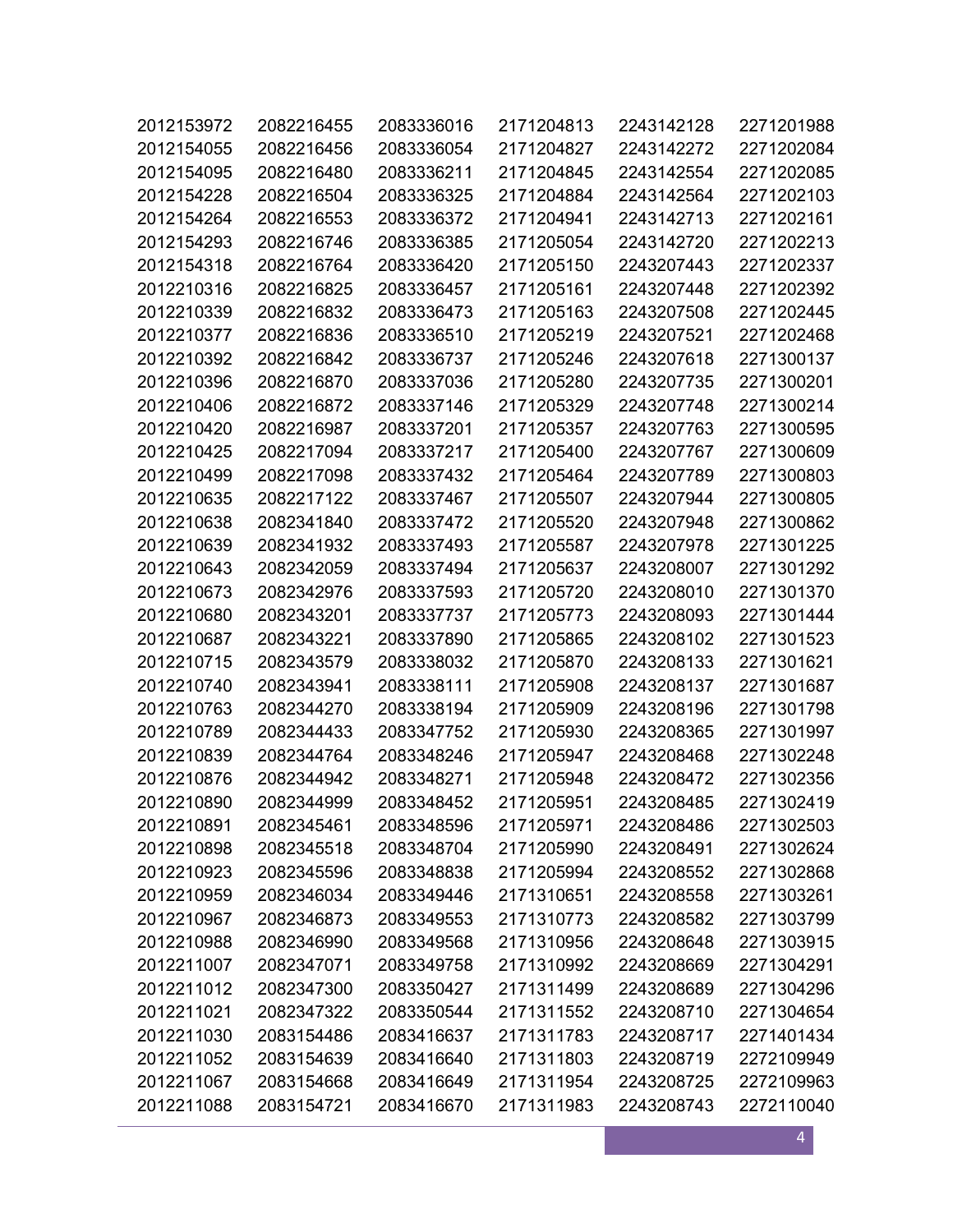| 2012211101 | 2083154813 | 2083416796 | 2171312131 | 2243208779 | 2272110666 |
|------------|------------|------------|------------|------------|------------|
| 2012211104 | 2083154845 | 2083416798 | 2171312285 | 2243208800 | 2272111081 |
| 2012211167 | 2083154852 | 2083416835 | 2171312428 | 2243208868 | 2272111173 |
| 2012211194 | 2083154932 | 2083416910 | 2171312532 | 2243208894 | 2272111244 |
| 2012211200 | 2083154977 | 2083416988 | 2171312590 | 2243208898 | 2272111706 |
| 2012211219 | 2083154984 | 2083416994 | 2171312682 | 2243208939 | 2272111865 |
| 2012211229 | 2083154989 | 2083417026 | 2171312867 | 2243208945 | 2272112198 |
| 2012211230 | 2083155359 | 2083417040 | 2171313356 | 2243208966 | 2272112530 |
| 2012211248 | 2083155370 | 2083417065 | 2171313572 | 2243208997 | 2272112674 |
| 2012211249 | 2083155952 | 2083417100 | 2171313648 | 2243209029 | 2272112678 |
| 2012211278 | 2083156095 | 2083417108 | 2171313760 | 2243209065 | 2272112710 |
| 2012211319 | 2083156382 | 2083417177 | 2171313788 | 2243209091 | 2272113168 |
| 2012211321 | 2083156396 | 2083417210 | 2171314138 | 2243209180 | 2272114192 |
| 2012211386 | 2083156483 | 2083417215 | 2171314156 | 2243209244 | 2272114592 |
| 2012211387 | 2083156629 | 2083417219 | 2171407437 | 2243209254 | 2272114846 |
| 2012211400 | 2083156669 | 2083417243 | 2173124589 | 2243209275 | 2272114890 |
| 2012211424 | 2083156776 | 2083417320 | 2173124918 | 2243209329 | 2272115036 |
| 2012211426 | 2083156797 | 2083417475 | 2173124975 | 2243209336 | 2272115246 |
| 2012211444 | 2083156894 | 2083417507 | 2173125818 | 2243209350 | 2272115318 |
| 2012211475 | 2083156931 | 2083417565 | 2173125835 | 2243209372 | 2272115815 |
| 2012211540 | 2083157107 | 2083417632 | 2173125987 | 2243209380 | 2272202529 |
| 2012211543 | 2083157305 | 2083417633 | 2173126022 | 2243209388 | 2272202537 |
| 2012211549 | 2083157387 | 2083417666 | 2173126340 | 2243209449 | 2272202551 |
| 2012211562 | 2083157402 | 2083417677 | 2173126403 | 2243209535 | 2272202618 |
| 2012211574 | 2083157416 | 2083417693 | 2173126834 | 2243209577 | 2272202621 |
| 2012211672 | 2083157711 | 2083417747 | 2173126862 | 2243209706 | 2272202637 |
| 2012211687 | 2083157800 | 2083417756 | 2173126930 | 2243209710 | 2272202709 |
| 2012211689 | 2083157824 | 2083417778 | 2173127505 | 2243209757 | 2272202725 |
| 2012211704 | 2083157842 | 2083417811 | 2173127569 | 2243209804 | 2272202776 |
| 2012211771 | 2083157894 | 2083417812 | 2173127841 | 2243209807 | 2272202785 |
| 2012211904 | 2083158063 | 2083417840 | 2173127896 | 2243209819 | 2272202788 |
| 2012211909 | 2083158165 | 2083417899 | 2173127948 | 2243209853 | 2272202817 |
| 2012211925 | 2083158259 | 2083417964 | 2173128180 | 2243209874 | 2272202888 |
| 2012211934 | 2083173665 | 2083417967 | 2173128824 | 2243209889 | 2272202893 |
| 2012211941 | 2083174408 | 2083417981 | 2173129017 | 2243209891 | 2272202946 |
| 2012212084 | 2083174429 | 2083418018 | 2173206071 | 2243209912 | 2272203022 |
| 2012212085 | 2083174643 | 2083418022 | 2173206074 | 2243209939 | 2272203115 |
| 2012212100 | 2083174741 | 2083418026 | 2173206092 | 2243209942 | 2272203129 |
| 2012212112 | 2083174779 | 2083418112 | 2173206126 | 2243209974 | 2272203177 |
| 2012212137 | 2083175183 | 2083418152 | 2173206325 | 2243209978 | 2272203274 |
| 2012212190 | 2083175213 | 2083418181 | 2173206364 | 2243209990 | 2272203282 |
| 2012212226 | 2083175470 | 2083418194 | 2173206373 | 2243209998 | 2272203291 |
| 2012212231 | 2083175494 | 2083418234 | 2173206385 | 2243210196 | 2272203295 |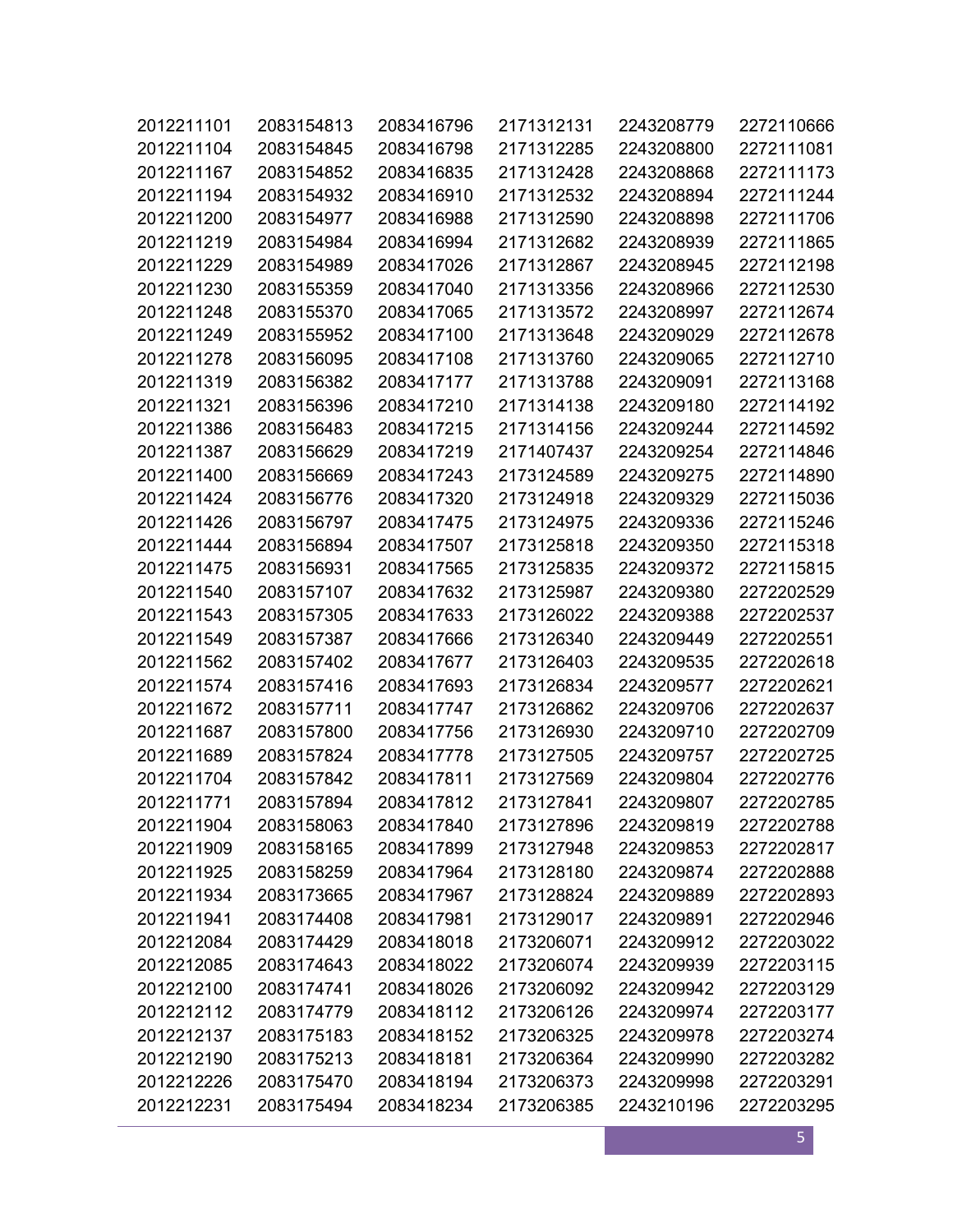| 2012212265 | 2083175563 | 2083418283 | 2173206394 | 2243210277 | 2272203308 |
|------------|------------|------------|------------|------------|------------|
| 2012212326 | 2083175855 | 2083418359 | 2173206398 | 2243319486 | 2272203325 |
| 2012212345 | 2083175922 | 2083418387 | 2173206430 | 2243319598 | 2272203351 |
| 2012212349 | 2083176002 | 2083418416 | 2173206531 | 2243319796 | 2272203394 |
| 2012212354 | 2083176500 | 2083418452 | 2173206690 | 2243320280 | 2272203414 |
| 2012212361 | 2083176556 | 2083418535 | 2173206752 | 2243320333 | 2272203435 |
| 2012212392 | 2083176813 | 2083418612 | 2173206831 | 2243320682 | 2272203451 |
| 2012212418 | 2083212770 | 2083418633 | 2173206881 | 2243320925 | 2272203456 |
| 2012212454 | 2083212823 | 2083418635 | 2173206901 | 2243320943 | 2272203500 |
| 2012212503 | 2083212839 | 2083418666 | 2173206946 | 2243321010 | 2272203501 |
| 2012212577 | 2083212859 | 2083418755 | 2173207072 | 2243321641 | 2272203536 |
| 2012212618 | 2083212956 | 2083418800 | 2173207102 | 2243321753 | 2272203551 |
| 2012212624 | 2083212960 | 2083418830 | 2173207109 | 2243321935 | 2272203578 |
| 2012212630 | 2083212961 | 2083418975 | 2173207133 | 2243321942 | 2272203607 |
| 2012212653 | 2083212970 | 2083419108 | 2173207135 | 2243322002 | 2272203652 |
| 2012212655 | 2083212987 | 2083419183 | 2173207185 | 2243322127 | 2272203668 |
| 2012212668 | 2083213019 | 2083419195 | 2173207187 | 2243322176 | 2272203682 |
| 2012327022 | 2083213021 | 2083419203 | 2173207266 | 2243322304 | 2272203953 |
| 2012327092 | 2083213071 | 2083419250 | 2173207292 | 2243322589 | 2272203958 |
| 2012327196 | 2083213090 | 2083419271 | 2173207307 | 2243323068 | 2272204074 |
| 2012327405 | 2083213098 | 2083419286 | 2173207309 | 2243323097 | 2272204081 |
| 2012327490 | 2083213105 | 2083419406 | 2173207334 | 2243323206 | 2272305193 |
| 2012327508 | 2083213147 | 2083419460 | 2173314338 | 2243323211 | 2272305263 |
| 2081158638 | 2083213165 | 2083419507 | 2173314514 | 2243323301 | 2272305264 |
| 2081159192 | 2083213169 | 2083419553 | 2173314547 | 2243323363 | 2272305292 |
| 2081159315 | 2083213184 | 2083419722 | 2173314664 | 2243323574 | 2272305305 |
| 2081159406 | 2083213235 | 2083419739 | 2173314817 | 2243323693 | 2272305540 |
| 2081159597 | 2083213326 | 2083419748 | 2173315104 | 2243323695 | 2272306070 |
| 2081159655 | 2083213344 | 2083419784 | 2173315146 | 2243323878 | 2272306181 |
| 2081160007 | 2083213353 | 2083419849 | 2173315465 | 2243324033 | 2272306378 |
| 2081160021 | 2083213359 | 2083419877 | 2173315553 | 2243324313 | 2272307552 |
| 2081160207 | 2083213363 | 2083419952 | 2173315765 | 2243324362 | 2272307790 |
| 2081160663 | 2083213382 | 2083419970 | 2173316043 | 2243324577 | 2272307896 |
| 2081161158 | 2083213420 | 2083419972 | 2173316203 | 2243324577 | 2272308057 |
| 2081161508 | 2083213423 | 2083419988 | 2173316487 | 2243324772 | 2272308096 |
| 2081161533 | 2083213499 | 2083420036 | 2173316916 | 2243325065 | 2272308324 |
| 2081161599 | 2083213508 | 2083420130 | 2173317089 | 2243325103 | 2272308998 |
| 2081161896 | 2083213510 | 2083420176 | 2173317452 | 2243325355 | 2272309079 |
| 2081162059 | 2083213515 | 2083420247 | 2173317497 | 2243325369 | 2272309124 |
| 2081162252 | 2083213533 | 2083420263 | 2173317517 | 2243325482 | 2272309831 |
| 2081162555 | 2083213581 | 2083420424 | 2173317855 | 2243325655 | 2272309875 |
| 2081162816 | 2083213652 | 2083420458 | 2173318200 | 2243325687 | 2272310187 |
| 2081163177 | 2083213656 | 2083420511 | 2173318534 | 2243325899 | 2272401636 |